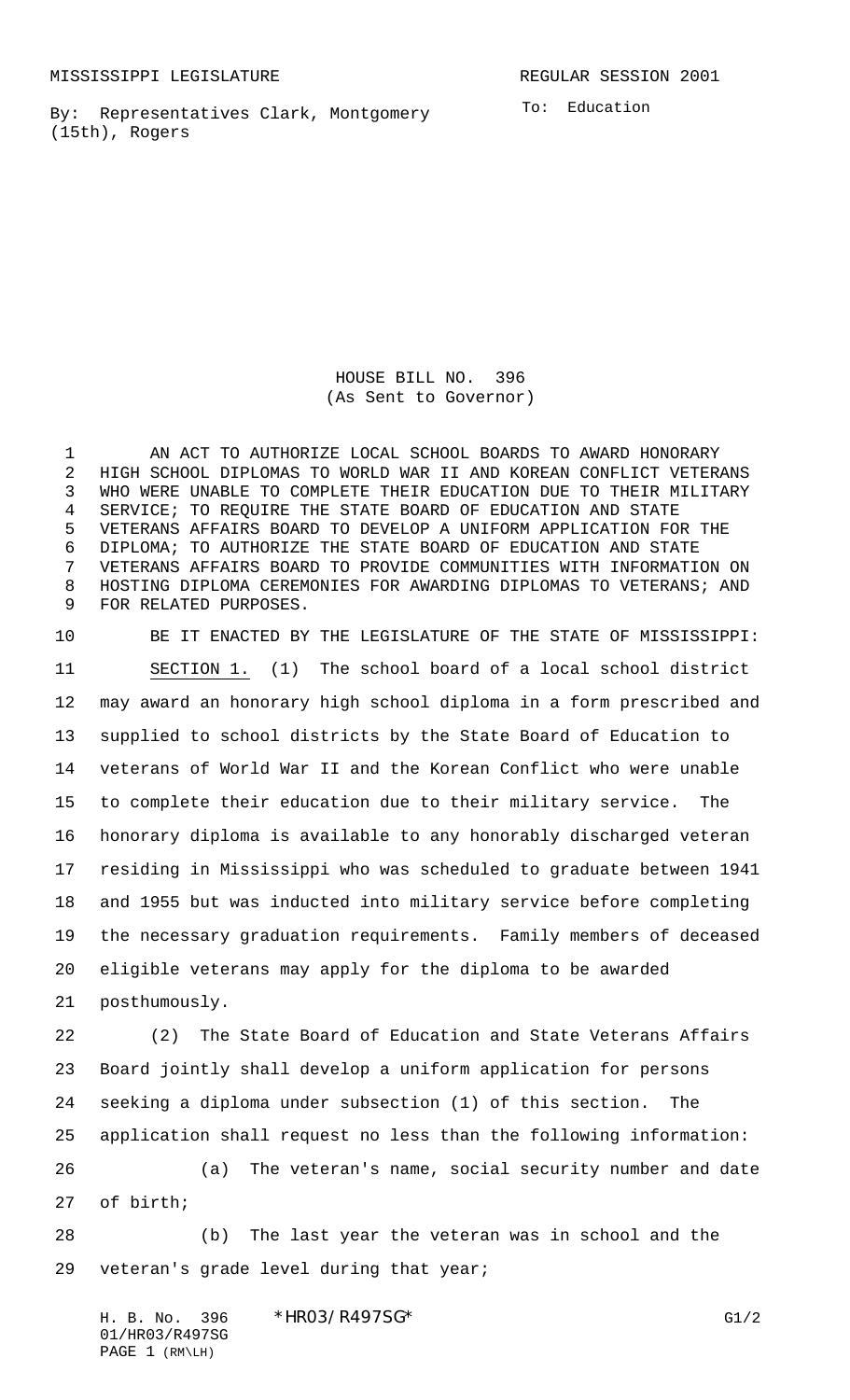(c) The year the veteran left school to enter World War II or the Korean Conflict;

 (d) The year the veteran would have graduated from high school;

 (e) The name and location of the school attended; (f) The date of the veteran's enlistment or draft; (g) The veteran's service number; (h) The veteran's date of honorable discharge; (i) A copy of the veteran's DD-214 form, if available;

and

 (j) Any other information deemed relevant by the State Board of Education or State Veterans Affairs Board.

 The State Board of Education shall provide local school districts, county departments of human services and local veterans services offices with copies of the uniform application.

 (3) A person may request an application from any local school district, county department of human services or local veterans services office. Completed applications for a diploma may be submitted to the veteran's local school district, regardless of whether or not the veteran attended school in that district. Upon verifying the information contained in the application, including verifying the veteran's military service information with the State Veterans Affairs Board, and determining the veteran's eligibility for the honorary high school diploma, the local school board may award the diploma to the veteran. The diploma shall indicate clearly that the recipient is a veteran of World War II or the Korean Conflict and that the diploma was issued at a later date due to the veteran's participation in the war. The State Department of Education and the State Veterans Affairs Board may work together to provide communities with information about hosting a diploma ceremony on or around Veterans Day. The diploma shall be provided to the veteran or, if the veteran is deceased, to the veteran's family.

H. B. No. 396 \*HR03/R497SG\* 01/HR03/R497SG PAGE 2 (RM\LH)